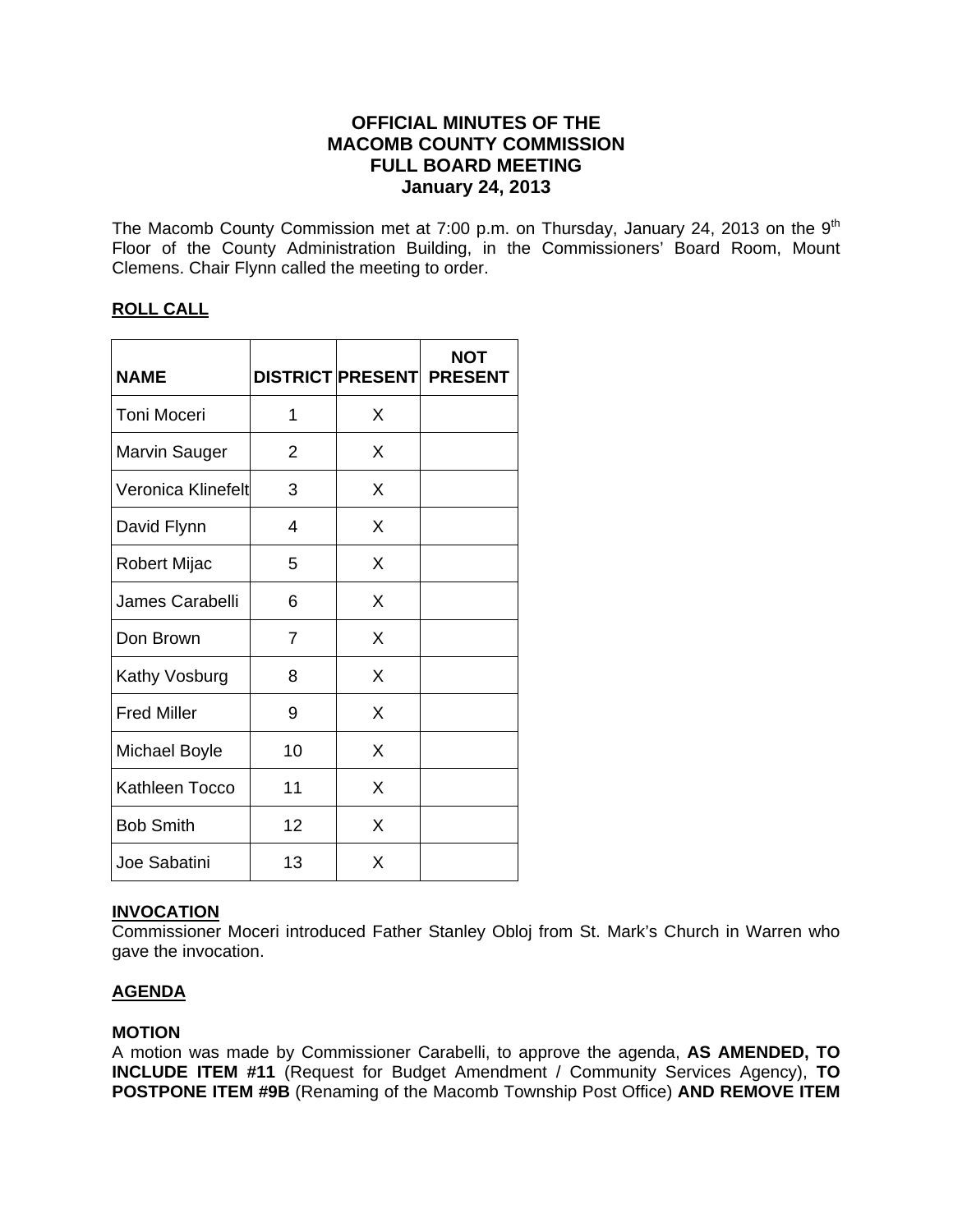**#10** (Request for Budget Amendment / Clerk / Register of Deeds), supported by Commissioner Brown. **THE MOTION CARRIED.** 

### **MINUTES**

### **MOTION**

A motion was made by Commissioner Miller, to approve the minutes dated December 20, 2012 (Full Board), January 3, 2013 (Org) and January 17, 2013 (Special), supported by Commissioner Moceri. **THE MOTION CARRIED**. (Commissioners Boyle, Klinefelt and Mijac abstained from voting on December 20, 2012 minutes)

### **PUBLIC PARTICIPATION**

None

### **CORRESPONDENCE FROM EXECUTIVE**

Chair Flynn indicated there was correspondence throughout the month that was received on Freedom Hill. Pam Lavers indicated there was no other correspondence at this time.

### **PROCLAMATIONS**

### **MOTION**

A motion was made by Commissioner Miller, to adopt the following Proclamations in their entirety, supported by Commissioner Smith.

- **R13-009** Commending Jonathan Chmura on the Honor of Achieving the Status of Eagle Scout, (offered by Sauger, Proc. #13-01)
- **R13-010** Commending K/E Electric on its 25<sup>th</sup> Anniversary, (offered by Miller & Sabatini, Proc. #13-02)

### **THE MOTION CARRIED.**

### **REQUEST FOR BUDGET AMENDMENT / COMMUNITY SERVICES AGENCY**

### **MOTION**

**R13-011** A motion was made by Commissioner Vosburg, to approve increase in budgeted revenues and expenditures in the 2012/2013 Macomb County Community Services Agency's Community Service Block Grant (CSBG) fund in the amount of \$254,102, bringing the total grant to \$1,105.857, supported by Commissioner Moceri. **THE MOTION CARRIED.** 

# **REQUEST TO PURCHASE PREVIOUS MILITARY SERVICE TIME**

### **MOTION**

**R13-012** A motion was made by Commissioner Sauger, to authorize Stephen Hogan to purchase 14 months of military service time in the Macomb County Employees Retirement System under State Law MCLA 46.12a(14), supported by Commissioner Vosburg. **THE MOTION CARRIED.**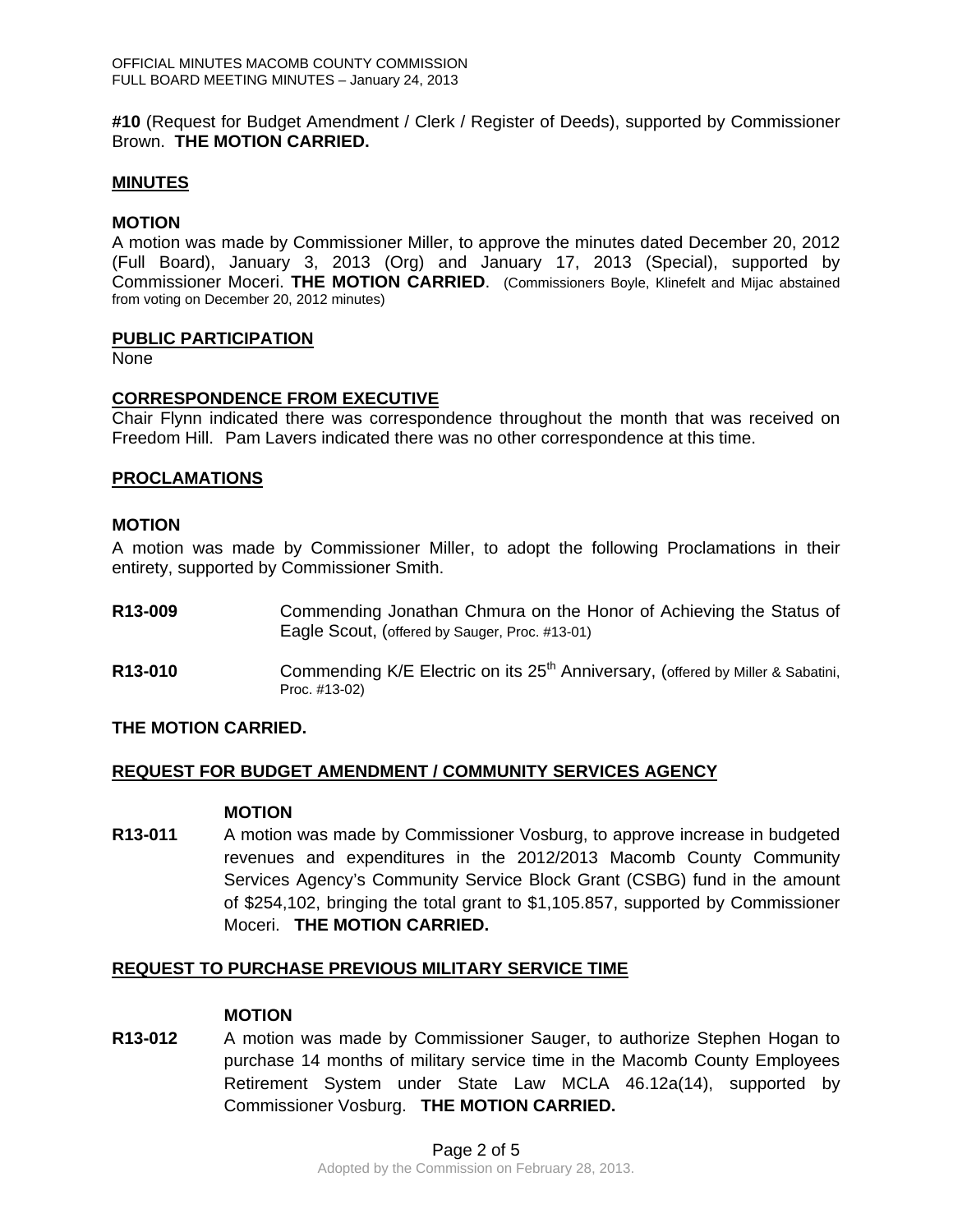# **BOARD CHAIR REPORT**

#### **MOTION**

**R13-013** A motion was made by Commissioner Carabelli, to receive and file the Board Chair report for January 2013, supported by Commissioner Sauger. **THE MOTION CARRIED.** 

### **REVIEW OF JOB POSTING FOR DIRECTOR OF LEGISLATIVE AFFAIRS, BOARD OF COMMISSIONERS**

Commission reviewed job posting for Director of Legislative Affairs at the Board of Commissioners office. Chair Flynn made a friendly amendment, without objection, to change page 29, 2nd page of the job description, the last bullet point under Education, Training and Experience to "*successful completion of the probationary period for the position of Director of Legislative Affairs".* 

#### **MOTION**

**R13-014** A motion was made by Commissioner Moceri, to approve the job posting for Director of Legislative Affairs in accordance with County hiring practices, supported by Commissioner Miller. **THE MOTION CARRIED.** 

### **REPORT ON BOARD RULES FOR 2013-14 BY CHAIR OF AD HOC COMMITTEE**

#### **MOTION**

**R13-015** A motion was made by Commissioner Miller, to receive and file the Board Rules report for 2013-14, supported by Commissioner Moceri**. THE MOTION CARRIED.** 

### **APPROVE PROPOSED 2013-14 COMMITTEE STRUCTURE**

#### **MOTION**

**R13-016** A motion was made by Commissioner Klinefelt, to approve the 2013-14 Committee Structure as presented, supported by Commissioner Carabelli. **THE MOTION CARRIED.**

### **APPROVE PROPOSED 2013-14 MEETING CALENDAR**

Commissioners made the following changes to the meeting calendar: Remove the February 4th Finance and Full Board meetings Add 9 am Government Operations (reserve date) for February 21st

## **MOTION**

**R13-017** A motion was made by Commissioner Carabelli, to approve the 2013-14 meeting calendar with the above noted changes, supported by Commissioner Sauger. **THE MOTION CARRIED.**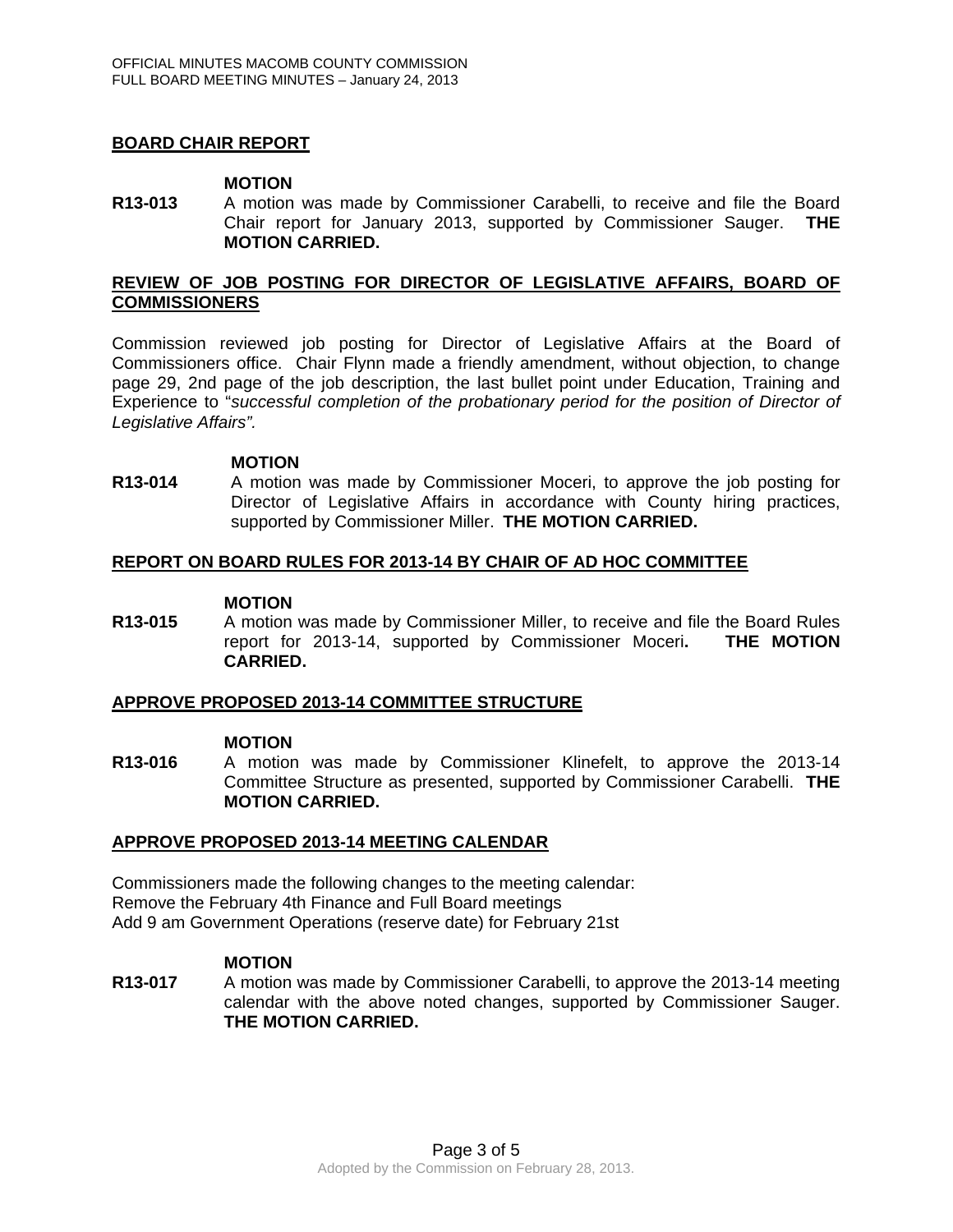## **APPOINTMENT OF LAW FIRM**

### **MOTION**

**R13-018** A motion was made by Commissioner Vosburg, to concur in the appointment of the Kitch Law Firm to represent Macomb County in pending litigation in Macomb County Circuit Court entitled Kendzierski, et al vs. Macomb County, supported by Commissioner Smith. **THE MOTION CARRIED.** 

#### **NEW BUSINESS**

Commissioner Vosburg spoke regarding the upcoming JPS meeting on January 29th to begin the review process of the Interlocal agreements with the City of Sterling Heights and Township of Clinton regarding joint dispatching contract.

### **PUBLIC PARTICIPATION**

Fred Warner, 39657 Ormsby, Clinton Township

### **ROLL CALL**

| <b>NAME</b>          |                | <b>DISTRICT PRESENT</b> | <b>NOT</b><br><b>PRESENT</b> |
|----------------------|----------------|-------------------------|------------------------------|
| Toni Moceri          | 1              | X                       |                              |
| <b>Marvin Sauger</b> | $\overline{2}$ | X                       |                              |
| Veronica Klinefelt   | 3              | X                       |                              |
| David Flynn          | 4              | X                       |                              |
| Robert Mijac         | 5              | X                       |                              |
| James Carabelli      | 6              | X                       |                              |
| Don Brown            | 7              | X                       |                              |
| Kathy Vosburg        | 8              | X                       |                              |
| <b>Fred Miller</b>   | 9              | X                       |                              |
| Michael Boyle        | 10             | X                       |                              |
| Kathleen Tocco       | 11             | X                       |                              |
| <b>Bob Smith</b>     | 12             | X                       |                              |
| Joe Sabatini         | 13             | X                       |                              |